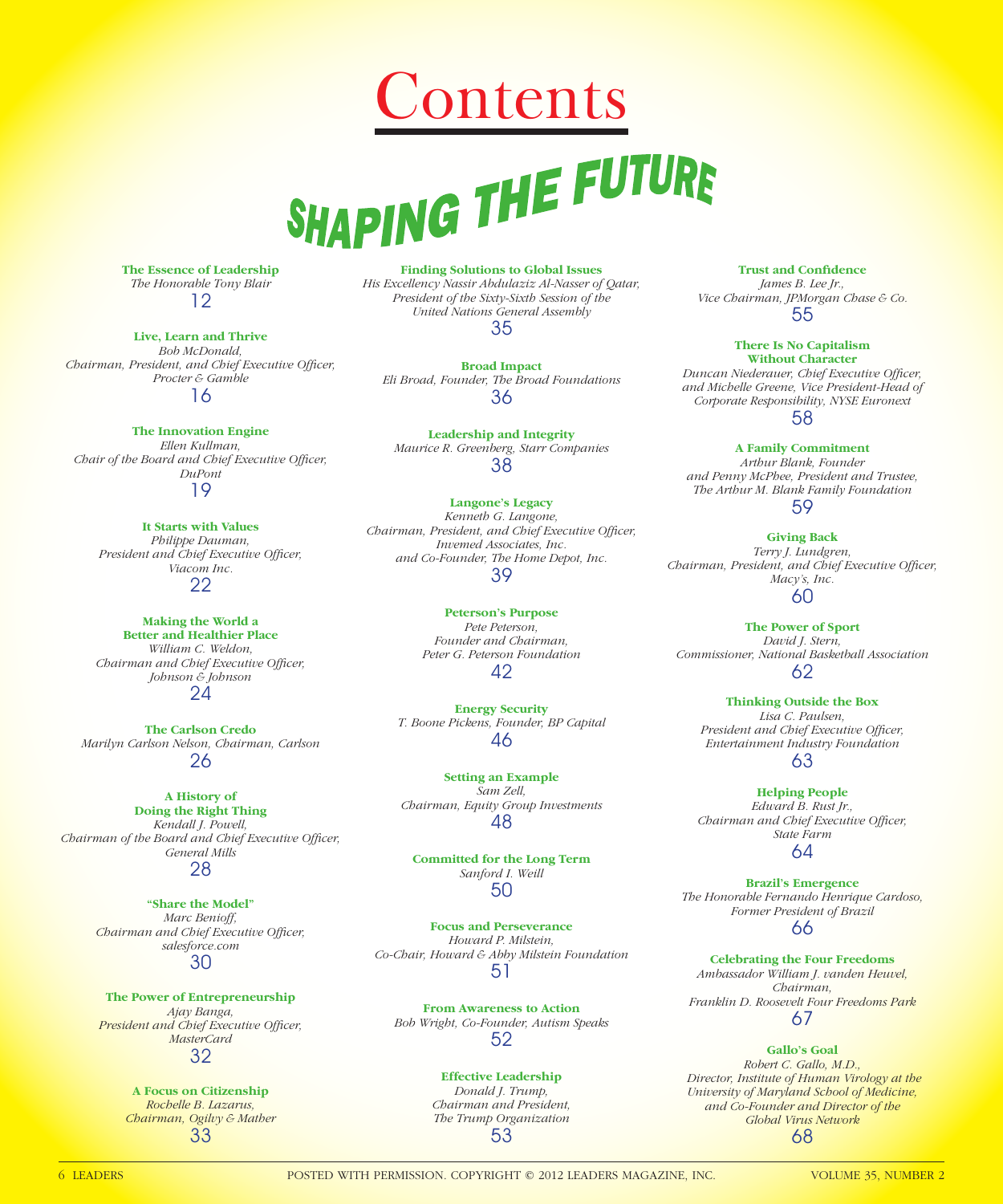**Fighting Poverty** *David Saltzman, Executive Director, Robin Hood* 70

**Sustainability Investments**

*Beatriz Perez,*  **Vice President and Chief Sustainability Officer,** *The Coca-Cola Company* 71

### **An Unbroken Bond**

*Edie Lutnick, Co-Founder and Executive Director, Cantor Fitzgerald Relief Fund* 72

**Skills to Succeed**

*Adrian Lajtha, Chief Leadership Offi cer, Accenture* 75

**Inherently Optimistic** *Steven Rattner, Founder, Quadrangle Group LLC* 76

**Corporate Citizenship** *Eric Spiegel, President and Chief Executive Officer, Siemens Corporation* 77

**A Seat at the Executive Table** *Howard J. Rubenstein, President, Rubenstein Associates, Inc.* 78

**Architecture's Impact** *A. Eugene Kohn, Chairman, Kohn Pedersen Fox Associates* 80

**Building a Smarter Planet** *Stanley S. Litow, Vice President, Corporate Citizenship and Corporate Affairs, IBM, and President, IBM International Foundation* 81

**A Bigger Responsibility** *R. Donahue Peebles, Chairman and Chief Executive Officer, The Peebles Corporation* 82

**Community Focused** *Annette Cyr, Senior Vice President-Human Resources, BrightPoint* 83

**Healthy Generations** *Lance Chrisman, Executive Director, WellPoint Foundation* 84

**Addressing a Need** *Kenneth Fisher, Partner, Fisher Brothers, and Chairman and Chief Executive Offi cer, Fisher House Foundation* 86

**The Value of Education** *Rick Rieder,* **Managing Director and Chief Investment Officer of** *Fundamental Fixed Income, BlackRock* 87

> **Resuscitating the Middle Class** *Leo Hindery, Jr., Managing Partner, InterMedia Partners*

> > 88

**The Privilege of a Lifetime** *Joseph C. Daniels, President and Chief Executive Officer, National September 11 Memorial & Museum* 89

**"100 Ways"** *Kathleen Savio, Chief Administrative Officer, Zurich North America Commercial, and Randall Clouser, Head of Distribution and Regional Management, Zurich in North America, Zurich American Insurance Company*  92

**A Strategic Part of Running the Business** *Laurence H. Midler, Executive Vice President and General Counsel, CBRE* 93

**A Business Imperative** *Mary Ellen Rodgers,*  Corporate Responsibility Officer, Deloitte LLP, *and Evan Hochberg, National Director-Community Involvement, Deloitte Services LP* 94

**Patients First** *Frank A. Corvino,*  President and Chief Executive Officer, *Greenwich Hospital* 95

**Focused on Veterans** *Bruce Mosler, Chairman of Global Brokerage,*   $C$ ushman & Wakefield 96

**Active Cares** *Alan S. Elkin, Chairman and Chief Executive Officer, Active International* 98

**2012 Board of Boards CEO Conference, New York City** *Charles Moore, Executive Director, Committee Encouraging Corporate Philanthropy* 99



**A Bold Vision** *The Honorable Cory A. Booker, Mayor of Newark, New Jersey* 104

**Talent and Leadership** *John R. Strangfeld, Chairman and Chief Executive Officer, Prudential Financial, Inc.* 106

**Leading with Energy** 

**in a Changing World** *Ralph Izzo, Chairman, President, and Chief Executive Officer, Public Service Enterprise Group Incorporated* 109

**Committed to New Jersey** *Robert A. Marino,*  **President and Chief Executive Officer,** *Horizon Blue Cross Blue Shield of New Jersey* 110

**Hands-On Building** *Miles Berger, Chairman and Chief Operating Officer, The Berger Organization*

112

**Bottom to Top Process Changes** *Julien X. Neals, Esq., Business Administrator, City of Newark* 114

**Building Faith in the City** *Modia Butler, Chief of Staff to Mayor Cory A. Booker, City of Newark* 114

**Pipeline to Finish Line** *Lyneir Richardson , Chief Executive Officer, Brick City Development Corporation* 115

**A Vital Engine of Change** *LaVar Young,*  **President and Chief Executive Officer,** *Newark Now* 115

VOLUME 35, NUMBER 2 POSTED WITH PERMISSION. COPYRIGHT © 2012 LEADERS MAGAZINE, INC. LEADERS 7